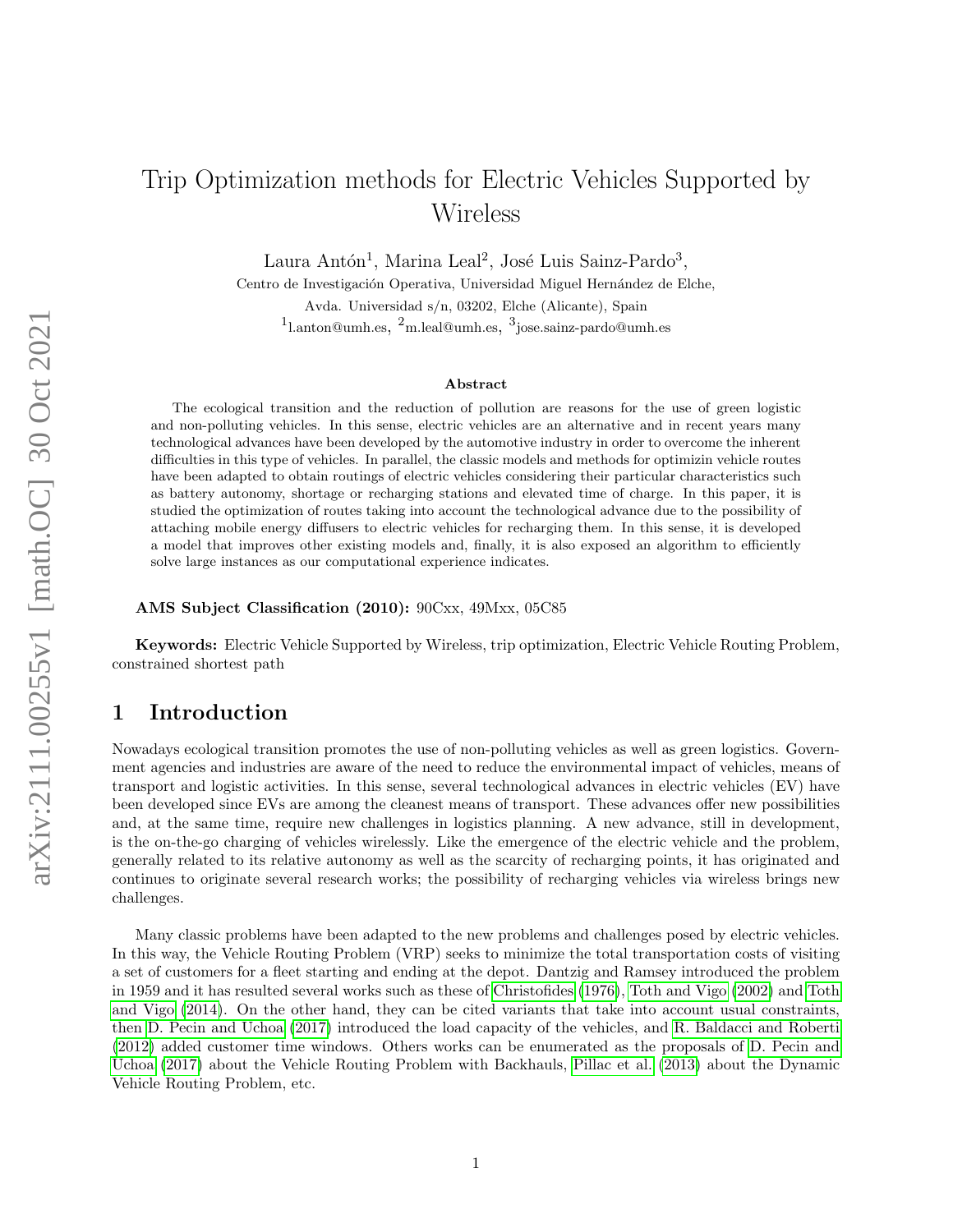Regarding Vehicle Routing Problems, VRP and many of its variants have been transformed into Electric Vehicle Routing Problems (EVRP) taking into account the particularities of these vehicles like autonomy, scarcity of recharging stations, reduction of gas emissions, etc. Just to name a few: [Schneider et al.](#page-10-6) [\(2014\)](#page-10-6), [Erdogan and Miller-Hooks](#page-10-7) [\(2017\)](#page-10-7) and [Keskin et al.](#page-10-8) [\(2019\)](#page-10-8). Of particular interest is the work of [Artmeier](#page-10-9) [et al.](#page-10-9) [\(2010\)](#page-10-9) that transforms the routing of EV as a Constrained Shortest Path Problem and solve it by Dynamic Programming based on labelling nodes.

Finally, our paper is inspired by the work of [Kosmanos et al.](#page-10-10) [\(2018\)](#page-10-10) which studies the incorporation of vehicles that transfer electrical energy to others wirelessly. In this work, the authors propose a model and a heuristic algorithm. Our aim is to improve his research in several aspects.

### 2 Problem description and formulation

The models worked in this paper constitute different improvements, even adjustments, over the model introduced in [Kosmanos et al.](#page-10-10) [\(2018\)](#page-10-10). Therefore and first of all, the cited model is reproduced and analysed. This basically tries to obtain optimal routes for multiple electric vehicles, each of them with an origin and a destination, minimizing the sum of their trip durations. Throughout their journeys, the electric vehicles can be recharged both by mobile energy disseminators (MEDs) and by static charge stations (SCSs). If a MED is attached to an EV this can partially be charged, but they are fully recharged when using a SCS. The problem is defined by a directed graph  $G = (N, A)$ , not necessarily completed. On the one hand,  $N = \{1, ..., n\}$  is the set of vertices that represent transit nodes, SCSs or attachment points of MEDs. On the other hand,  $A = \{(i, j)|i, j \in V\}$  defines the set of arcs that represent links between vertices. Other sets are  $S \subseteq N$ , the set of SCS locations;  $M \subseteq N$ , the set of MED attachment locations and K the set of EVs. Like in similar routing problems the authors have extended the sets  $S$  and  $M$  to the sets  $S'$  and  $M'$  by adding node copies in order to accommodate the possibility of multiple visits to recharging stations and attachment points, later this aspect would be discussed. Regarding the parameters, each arc is doubly weighted by  $dt_{ij}$ , the driving time between nodes i and j, as well as by  $c_{ij}$ , the energy consumed to traverse the arc  $(i, j)$ . Some nodes are associated with the parameters  $wt_i$ , the expected waiting time before using a SCS or MED at location i and  $ct_i$ , the expected expected charge time to use the SCS i. Other parameters are the induced energy factor  $\rho$  and  $Q^k$ , the battery capacity for each EV k and the nodes origin and destination for each vehicle k, respectively  $s^k$  and  $t^k$ . Finally, four families of binary decision variables were contemplated:  $x_{ij}^k$  which takes a value of 1 if the vehicle k traverse the arc  $(i, j)$ ,  $y_{ij}^k$  which takes a value of 1 if the vehicle k is receiving energy from a MED when traverse the arc  $(i, j)$ ,  $z_i^k$  which takes a value of 1 if the vehicle k is charged at SCS i and  $q_i^k$  which takes a value of 1 if a MED is attached to the vehicle k at location i. Besides, variables  $\epsilon_i^k$  save the energy level of each vehicle  $k$  when each node  $i$  is leaved. These sets, parameters and decision variables are summarized in Table [1.](#page-5-0) On the other side, routing problems are based on graphs. A graph  $G = (V, E)$ consists of a vertex set V and an edge set E. Let  $N(v) = \{u \in V | (v, u) \in E\}$  and  $N[v] = N(v) \cup \{v\}$  be the open and close neighbourhood of  $v \in V$ , respectively. The degree of a vertex  $v \in V$  is  $|N(v)|$  and  $\delta(G)$  is the minimum degree of a vertex in G.

Given the above definitions, the mathematical model introduced in [Kosmanos et al.](#page-10-10) [\(2018\)](#page-10-10) was formulated as follows:

$$
\min \sum_{k \in K} \left( \sum_{(i,j) \in A, i \neq j} (dt_{ij} x_{ij}^k) + \sum_{i \in S \cup S'} (ct_i + wt_i) z_i^k + \sum_{i \in M \cup M'} (wt_i q_i^k) \right)
$$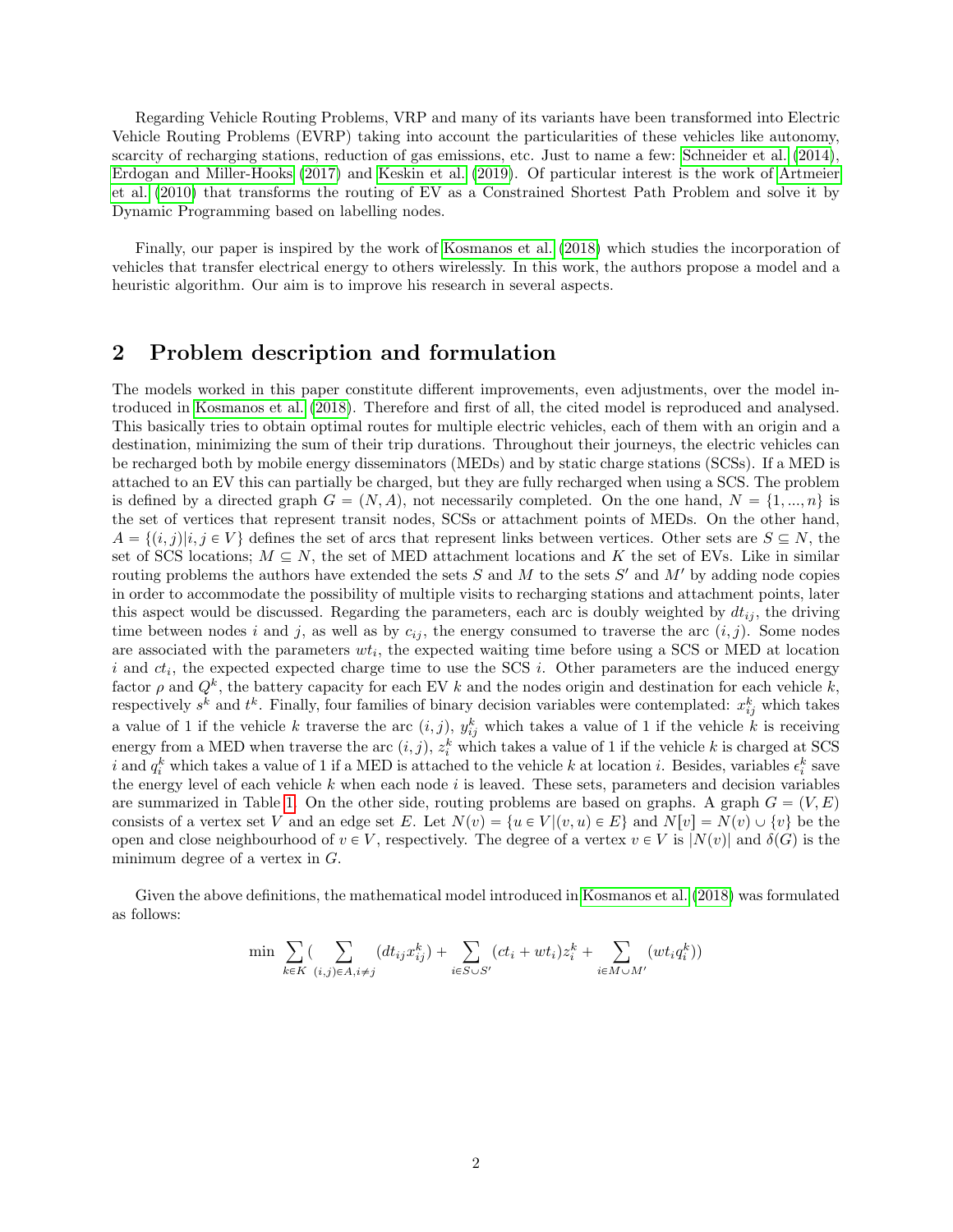s.t.

<span id="page-2-0"></span>
$$
\sum_{j \in N} x_{ij}^k - \sum_{j \in N} x_{ji}^k = \begin{cases} 1, \text{ if } i = s^k; \\ -1, \text{ if } i = t^k; \\ 0, \text{ otherwise,} \end{cases} \forall i \in N, \forall k \in K
$$
 (1)

$$
\forall k \in K, \forall j \in N, \forall i \in N, i \neq j \tag{2}
$$

$$
\epsilon_j^k \leq \epsilon_i^k - c_{ij}x_{ij}^k + \rho dt_{ij}y_{ij}^k x_{ij}^k + Q^k(1 - x_{ij}^k), \qquad \forall k \in K, \forall j \in N, \forall i \in N, i \neq j
$$
\n(3)

 $x_{ij} - y_{ij} \geqslant 0,$ 

 $\epsilon$ 

$$
\epsilon_i^k \leq Q^k, \qquad \forall k \in K, \forall i \in N
$$
  
\n
$$
-Q^k \circ^k, \qquad \forall k \in K, \forall i \in S, \forall j \in N'
$$
\n(4)

$$
\epsilon_i^k = Q^k z_i^k, \qquad \forall k \in K, \forall i \in S \cup S' \tag{5}
$$

$$
\epsilon_i^k \ge c_{ij}, \qquad \forall k \in K, \forall i \in N, \forall j \in S \cup S' \cup M \cup M', i \ne j \qquad (6)
$$
  

$$
x_{ij}^k, y_{ij}^k \in \{0, 1\} \qquad \forall k \in K, \forall i \in N, \forall j \in N, i \ne j \qquad (7)
$$

$$
z_{ij}^k \in \{0, 1\} \qquad \forall k \in K, \forall i \in S \cup S' \tag{8}
$$

$$
q_i^k \in \{0, 1\} \qquad \forall k \in K, \forall i \in M \cup M' \tag{9}
$$

$$
k_i^k \geqslant 0, \qquad \forall k \in K, \forall i \in N \tag{10}
$$

The objective function [\(1\)](#page-2-0) minimizes the sum of total time of the trips. Regarding the constraints, since some of them will be discussed later, they are briefly commented in the following. Constraints [\(2\)](#page-2-0) ensure source, destination and conservation flows. Constraints [\(3\)](#page-2-0) enable the variables  $y_{ij}^k$  to take a value of 1, only if the arc  $(i, j)$  is traversed by the vehicle k. Constraints [\(20\)](#page-4-0)-[\(22\)](#page-4-0) try to set the remaining energy for each vehicle at each node. Finally, [\(27\)](#page-4-0)-[\(30\)](#page-4-0) define the domains of the decision variables.

**Proposition 1** [Kosmanos et al.](#page-10-10) [\(2018\)](#page-10-10) model can be decomposed into  $|K|$  blocks of variables completely separate.

**Proof.** Trivial. Just note that every decision variable has a superindex  $k$  so these conveniently grouped can be structured in |K| different blocks, each of them related to an EV, or what is the same, to a trip.  $\blacksquare$ 

Given that obtaining the solutions of  $|K|$  separate problems is equivalent but more efficient and simple than solving the big problem, then the original model will be transformed into a model related only to one EV and as a consequence, from now the superindices k will be removed. Therefore the solution of the complete problem will be given by the addition of the solutions obtained for the individual trips.

**Proposition 2** The optimal solution of [Kosmanos et al.](#page-10-10) [\(2018\)](#page-10-10) model can be obtained by  $S' = \emptyset$ .

Proof. Since EV are fully charged by SCSs, a walk returning to the same SCS does not provide any advantage in terms of energy in order to improve the resources to get to the destination, but it does imply a greater duration of the trip thus worsening the objective value.  $\blacksquare$ 

Figure [1](#page-3-0) illustrates this proposition. The origin node of the trip is 1 and the destination 3 while 4 is a transit node and 2 a SCS. The values on the arcs represent the cost of traversing them in terms of energy and the values  $\epsilon^0$  and  $\epsilon^i$  respectively denote the energy of departure and arrival at each node. Suppose the energy capacity of the vehicle is  $Q = 500$ , initially the EV is fully charged and departs with a remaining energy of  $\epsilon^o = 500$ . It can be seen that the graph on the left represents the non-optimal path  $(1, 2) - (2, 4) - (4, 2) - (2, 3)$ . Since the EV is fully charged at node 2 then all routes that involve returning to SCS 2 do not provide more power to the vehicle and lead to a longer delay, and even higher energy consumption, to reach the destination. Therefore, it is more efficient to continue to the destination without going through the SCS 2 twice, as it is shown in the graph to the right. In this case, given that  $Q = 500$  and  $c_{23} = 300$ , the destination can be reached directly, but in the case where the EV did not have enough energy for it, it would be necessary to continue the trip trying to reach other SCS or MED before to get to node 3.

**Proposition 3** If the subset  $N\setminus (M\cup S)$  were not extended with copies then the optimal solution of [Kosmanos](#page-10-10) [et al.](#page-10-10) [\(2018\)](#page-10-10) model could not be obtained.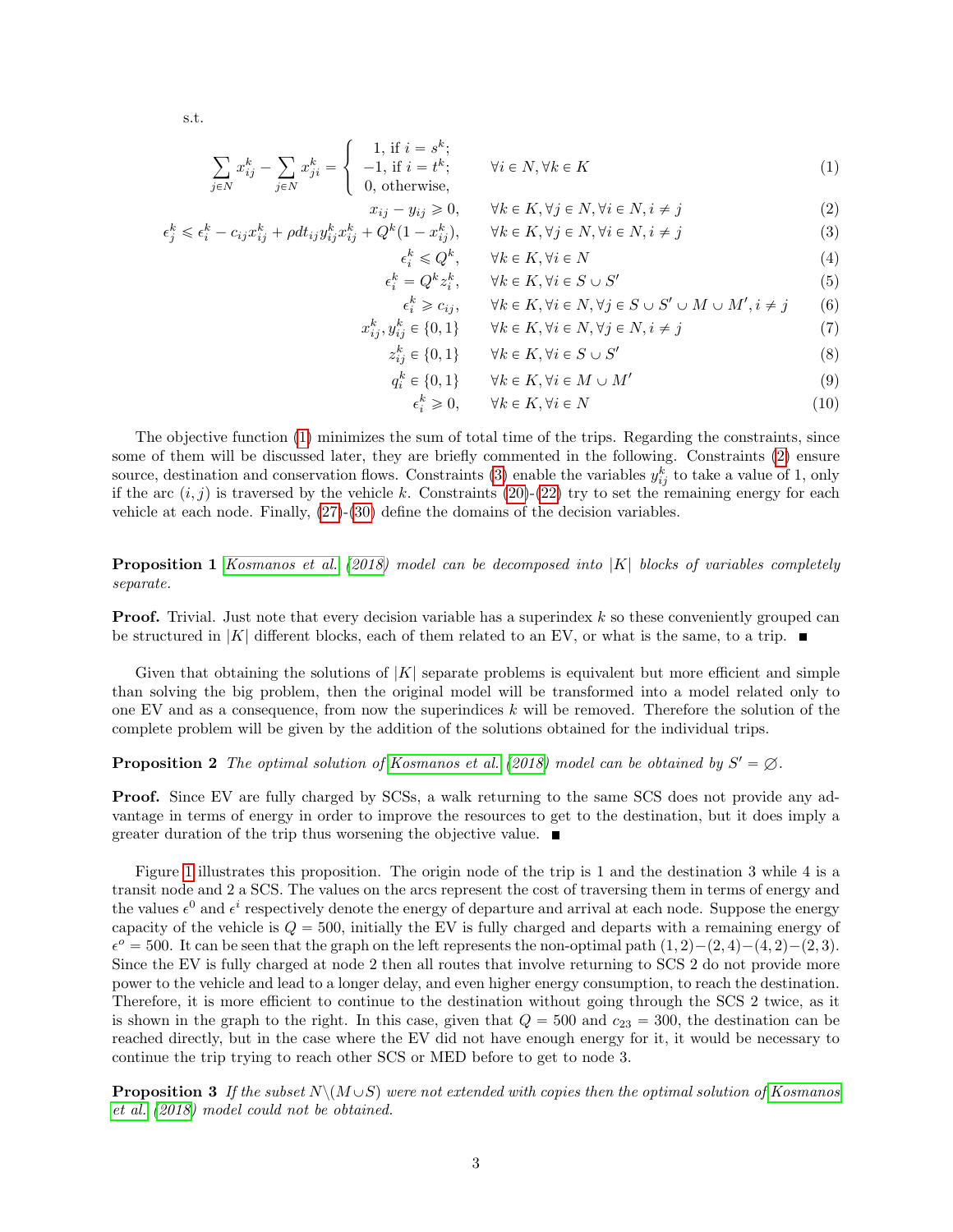

<span id="page-3-0"></span>Figure 1: Example of inefficiency of returning to the same SCS

**Proof.** The subset  $N \setminus (M \cup S)$  just refers to transit nodes, that is, nodes that do not have SCS and are not location for MED connections. Figure [2](#page-3-1) illustrates a case in which it is more advantageous to traverse the transit node 2 twice. When the EV reaches 2 from 1 it has not enough power to get to node 3, since  $200 < 300$ . But it can get to SCS 4, fully recharge its battery, and then go back to node 3 with an energy level of 400, which is enough power to get to node 3. Since it may be more efficient to go through transit nodes several times, then it is also necessary to extend the subset  $N\setminus (M\cup S)$ .



<span id="page-3-1"></span>Figure 2: Counter-example of solution not found in case of not extending the set N.

At this point, it is introduced the Electric Vehicle Wireless Supported Trip Problem (EVWS-TP) which is based on the [Kosmanos et al.](#page-10-10) [\(2018\)](#page-10-10) model. In addition to improving and adjusting some of its sets and constraints, other aspects have been taken into account. Firstly, a MED cannot provide unlimited energy to an EV. Secondly, a reduction in circulation speed while a MED keeps on attaching to an EV has also been contemplated which seems more realistic. So, the Electric Vehicle Wireless Supported Trip Problem is formulated as:

$$
(\text{EVWS-TP}) \min \sum_{i \in N'A} \sum_{j \in N'} d_{ij} x_{ij} + \sum_{i \in N'A} \sum_{j \in N'} \sum_{m \in M'} \frac{\delta d_{ij}}{1 - \delta} y_{ij}^m + \sum_{i \in S} \frac{t_i}{Q} \beta_i + \sum_{i \in S} w_i z_i + \sum_{i \in M'} w_i q_i
$$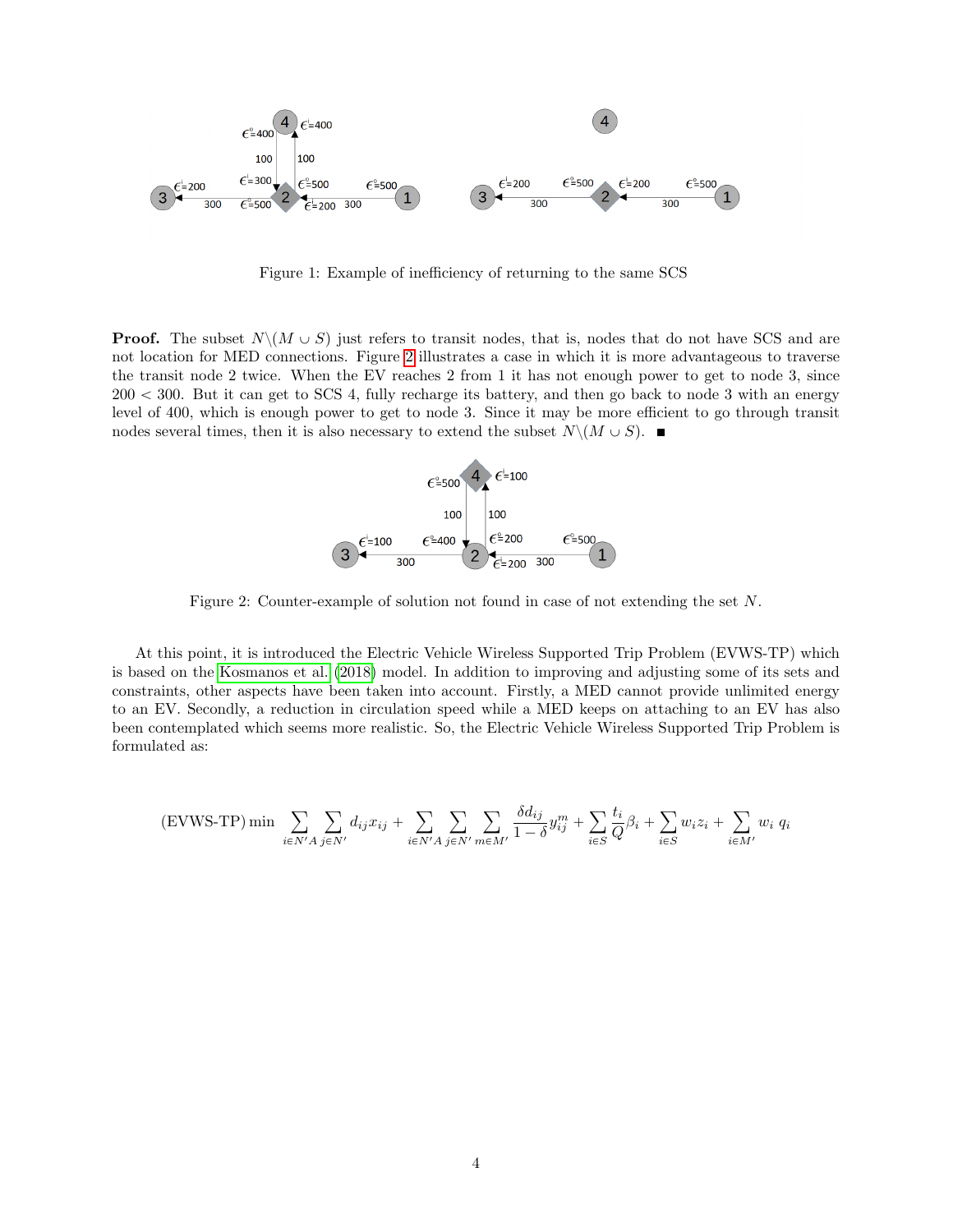$$
\, \mathrm{s.t.} \,
$$

<span id="page-4-0"></span>
$$
\sum_{j \in N'} x_{ij} - \sum_{j \in N'} x_{ji} = \begin{cases} 1, \text{ if } i = s; \\ -1, \text{ if } i = t; \\ 0, \text{ otherwise,} \end{cases} \forall i \in N' \tag{11}
$$

$$
\sum_{j \in N'} y_{ij}^m - \sum_{j \in N'} y_{ji}^m \begin{cases} \le q_i, \text{ if } i = m; \\ = -a_i^m, \text{ otherwise} \end{cases} \qquad \forall i \in N', \forall m \in M' \tag{12}
$$

 $i\!\in\!N$ 

 $\overline{z}$ 

$$
\sum_{i' : i \neq m} t_i^m = q_m \qquad \forall m \in M' \tag{13}
$$

$$
\gamma_{ij}^{m} \leq \frac{\rho}{1-\delta} d_{ij} y_{ij}^{m} \qquad \forall i \in N', \forall j \in N', \forall m \in M'
$$
\n(14)

$$
\sum_{i \in N'} \sum_{j \in N'} \gamma_{ij}^m \le W \qquad \forall m \in M' \tag{15}
$$

$$
\sum_{i \in S} q_i \leqslant P \tag{16}
$$

$$
\sum_{j \in N'} \sum_{m \in M'} y_{ij}^m \le Q - \epsilon_i \qquad \forall i \in N' \tag{17}
$$

$$
z_i \le \beta_i \le Qz_i \qquad \forall i \in S \tag{18}
$$

$$
\beta_i = 0 \qquad \forall i \in N' \backslash S \tag{19}
$$

$$
\epsilon_j \leq \epsilon_i - c_{ij} x_{ij} + \sum_{m \in M'} \gamma_{ij}^m + \beta_j + (1 - x_{ij})Q \qquad \forall i \in N', \forall j \in N'
$$
 (20)

$$
\epsilon_i - c_{ij} x_{ij} + \sum_{m \in M'} \gamma_{ij}^m + (1 - x_{ij})Q \ge 0 \qquad \forall i \in N', \forall j \in N'
$$
\n(21)

$$
\epsilon_i \le Q \qquad \forall i \in N' \tag{22}
$$

$$
\epsilon_i \ge Qz_i \qquad \forall i \in S' \tag{23}
$$
  

$$
\epsilon_0 = Q \tag{24}
$$

$$
i \leqslant \sum_{j \in N'}^{\infty} x_{ji} \qquad \forall i \in S \tag{25}
$$

$$
z_i \leqslant \sum_{j \in N'} x_{ij} \qquad \forall i \in S \tag{26}
$$

$$
x_{ij}^m, y_{ij}^m \in \{0, 1\} \qquad \forall i \in N, \forall j \in N, i \neq j, \forall m \in M'
$$
 (27)

$$
z_i \in \{0, 1\} \qquad \forall i \in S' \tag{28}
$$
\n
$$
z_i \in \{0, 1\} \qquad \forall i \in M' \tag{29}
$$

$$
q_i \in \{0, 1\} \qquad \forall i \in M'
$$
\n
$$
\{29\}
$$
\n
$$
\{29\}
$$
\n
$$
\{30\}
$$
\n
$$
(30)
$$

$$
\epsilon_i, \gamma_i \ge 0, \qquad \forall i \in N' \tag{30}
$$

$$
a_i^m \in \{0, 1\} \qquad \forall m \in M', \forall i \in N' \tag{31}
$$

$$
u_i^m \in \{0, 1\} \qquad \forall m \in M', \forall i \in N' \tag{31}
$$

The sets, parameters and decision variables of the problem are presented in Table [1.](#page-5-0) Note the model presents a slight overuse of notation, especially if the graph is not completed but also contemplating arcs with the same origin and destination. As it can be seen sets M and  $N\setminus M$  have been extended with its corresponding copies to contemplate multiple visits. Given that an efficient policy is not to be connected to a MED when the battery is fully charged then  $S\cup M = \emptyset$  and  $S\cup M' = \emptyset$ . The objective function continues a MED when the battery is fully charged then  $S \cup M = \varnothing$  and  $S \cup M' = \varnothing$ . The summation  $\sum_{(i,j)\in A} dt_{ij}$   $\left(x_{ij} +$  $\ddot{\text{e}}$ a MED when the battery is fully charged then  $S \cup M = \emptyset$  and  $S \cup M' = \emptyset$ . The objective function continues<br>minimizing the total duration of the trip. The summation  $\sum_{(i,j)\in A} dt_{ij} \left(x_{ij} + \sum_{m\in M'} \frac{\delta}{1-\delta} y_{ij}^m\right)$  represen  $\in \Lambda$  $\frac{d}{dx} \frac{d}{dx} \left( \frac{d}{dx} \right)^m$  is the time of traversing the arcs without being connected to a MED. On the other hand,  $\sum_{m \in M'} \frac{\Delta_{im}}{1 - \Delta_{im}}$  $\frac{d_{ij}}{1-\delta}y_{ij}^m$  is the time of traversing the arcs being connected to a MED considering that the EV speed have been reduced a 100  $\delta\%$ .<br>Since,  $\sum_{(i,j)\in A} d_{ij} (x_{ij} - \sum_{m\in M'} y_{ij}) + \sum_{(i,j)\in A} \sum_{m\in M'} \frac{d_{ij}}{1-\delta} y_{ij}^m = \sum_{(i,j)\in A} d_{ij} x_{ij} + \sum_{(i,j)\in A} \sum_{m\in M$ connected to a MED<br>  $\sum_{m \in M'} y_{ij}$  +  $\sum_{(i,j) \in A}$  $\frac{c}{c}$  $m \in M'$   $\frac{d_{ij}}{1-\alpha}$  $\frac{d_{ij}}{1-\delta}y_{ij}^m =$ <sup>th</sup>  $(i,j)\in A$  dij $x_{ij}$  + ř  $(i,j)\in A$ re  $m \in M'$ ,  $\frac{\delta d_{ij}}{1-\delta}$  $\frac{\delta d_{ij}}{1-\delta}y_{ij}^m$  this represent the total time of traversing the arcs. The rest of terms of the objective function refer to the total charging time plus the total waiting time.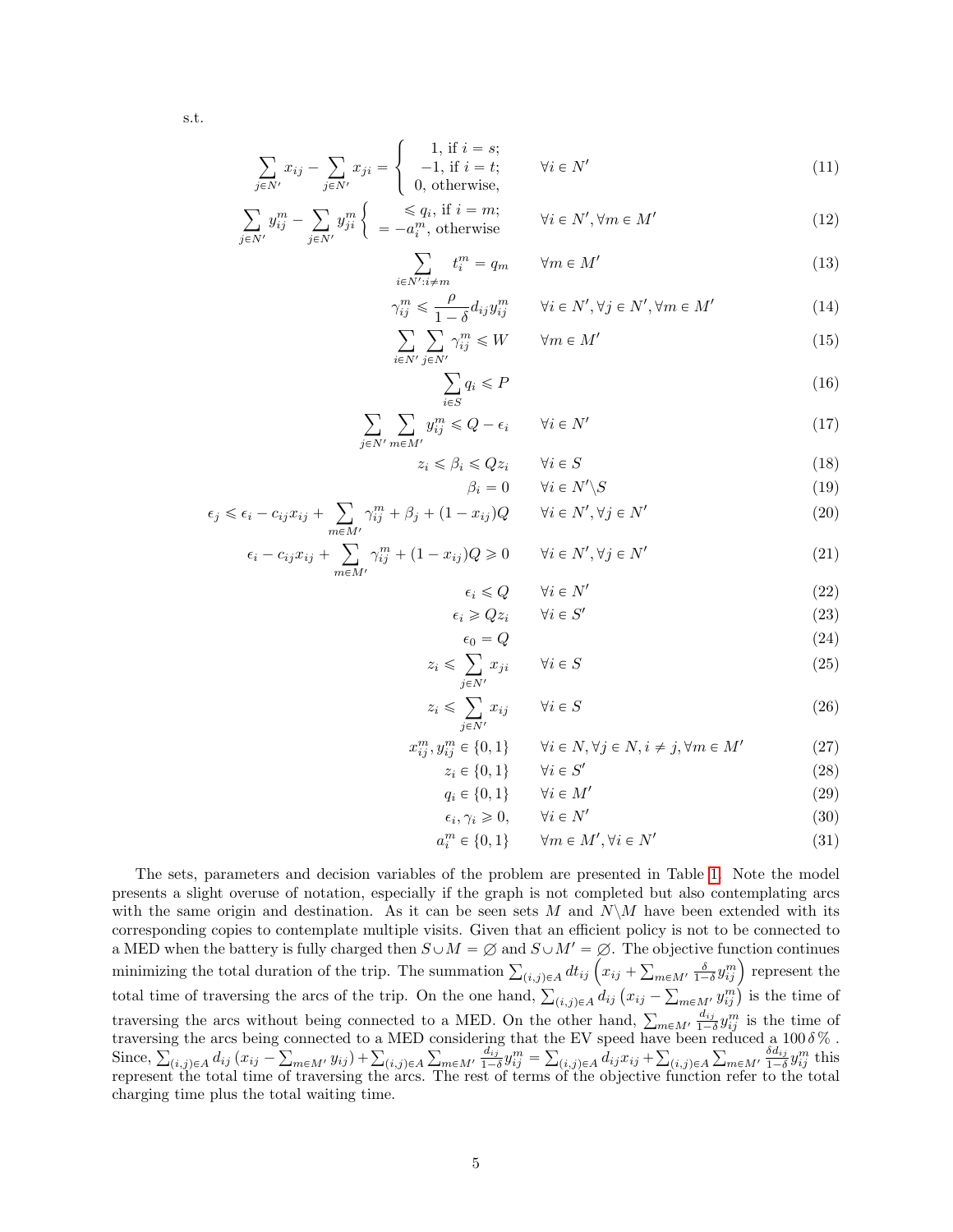<span id="page-5-0"></span>

| Table 1: Mathematical notation of EVWS-TP |                                                                                      |  |  |  |  |
|-------------------------------------------|--------------------------------------------------------------------------------------|--|--|--|--|
| <b>Sets</b>                               |                                                                                      |  |  |  |  |
| N                                         | Set of nodes                                                                         |  |  |  |  |
| $S \subseteq N$                           | Set of SCSs                                                                          |  |  |  |  |
| $M \subseteq N$                           | Set of locations where a MED can be connected                                        |  |  |  |  |
| N'                                        | Set of nodes with their copies                                                       |  |  |  |  |
| $S' \subseteq N'$                         | Set of SCSs with their copies                                                        |  |  |  |  |
| $M' \subseteq N'$                         | Set of locations where a MED can be connected with their copies                      |  |  |  |  |
| Parameters                                |                                                                                      |  |  |  |  |
| $d_{ij}$                                  | Driving time to traverse the arc $(i, j)$                                            |  |  |  |  |
| $c_{ij}$                                  | Energy to traverse the arc $(i, j)$                                                  |  |  |  |  |
| $w_i$                                     | Expected waiting time before using a SCS or MED at location $i$                      |  |  |  |  |
| $t_i$                                     | Full charge time at SCS $i$                                                          |  |  |  |  |
| $b_i$                                     | Battery full charge time at MED $i$                                                  |  |  |  |  |
|                                           | Factor of induced energy charged from a MED (kWh per time unit)                      |  |  |  |  |
| $\frac{\rho}{\delta}$                     | Factor of speed reduction when a MED is connected                                    |  |  |  |  |
| Q                                         | Battery capacity of EV                                                               |  |  |  |  |
| $\boldsymbol{s}$                          | source node for the $k$ vehicle trip                                                 |  |  |  |  |
| t                                         | destination node for the $k$ vehicle trip                                            |  |  |  |  |
| W                                         | Limit of induced energy from a MED                                                   |  |  |  |  |
| Decision variables                        |                                                                                      |  |  |  |  |
| $x_{ij}$                                  | 1 if EV departs from node $i$ and arrives at node $j$ , 0 otherwise                  |  |  |  |  |
| $y_{ij}$                                  | 1 if EV traverses arc $(i, j)$ attached to a MED, 0 otherwise                        |  |  |  |  |
| $z_i$                                     | 1 if EV is charged at SCS $i \in S'$ , 0 otherwise                                   |  |  |  |  |
| $q_i$                                     | 1 if a MED is attached to the EV at location $i \in M'$ , 0 otherwise                |  |  |  |  |
| $a_i^m$                                   | 1 if MED $m$ is disconnected at node $i$ , 0 otherwise                               |  |  |  |  |
| $\epsilon_i$                              | battery SoC $k$ when node $i$ is leaved                                              |  |  |  |  |
| $\beta_i$                                 | battery charged at node <i>i</i> (if node <i>i</i> is not a SCS then $\beta_i = 0$ ) |  |  |  |  |
| $\gamma_{ij}^m$                           | energy induced by MED m traversing $(i, j)$                                          |  |  |  |  |

Constraints  $(11)$  ensure the flow between origin s and destination t. Another group of flow constraints  $(12)-(17)$  $(12)-(17)$  $(12)-(17)$  have been introduced in order to limit the energy induced by each MED. Besides, if MED m is used, that is  $q_m = 1$ , then it is also obtained its disconnection node i such that  $t_i^m = 1$ . If EV traverses  $(i, j)$  attached to a MED then the induced energy  $\gamma_{ij}^m$  will be at most the time employed to traversing this arc,  $\frac{d_{ij}}{1-\delta}$  multiplied by the factor of induced energy  $\rho$  as it is expressed by [\(14\)](#page-4-0). Given that a MED cannot provide unlimited energy, the total induced energy of each MED  $m$  is constrained by  $W$  at [\(15\)](#page-4-0). Besides, [\(16\)](#page-4-0) prevents to overcome P connections to different MEDs. [\(17\)](#page-4-0) imposes the policy of not being connected to a MED if the battery is full, that is,  $\epsilon_i = Q$ . Finally, the family of constraints [\(18\)](#page-4-0) indicates that EV will be recharged by a SCS only if this provide it some energy but without overcoming its battery capacity. Given that it is necessary to define  $\beta_i$  variables for all  $i \in N'$  they are set to 0 in [\(19\)](#page-4-0) for the nodes that are not SCS.

Regarding the energy flow this is expressed in terms of energy level when the EV leaves a node. If  $\epsilon_i$ is the energy level when EV departs from node i and traverses arc  $(i, j)$ , then the energy level  $\epsilon_j$  at the moment EV departs from node  $j$  will be given by expression  $(32)$ .

<span id="page-5-1"></span>
$$
\epsilon_j = \epsilon_i - c_{ij} + \sum_{m \in M'} \gamma_{ij}^m + \beta_j \tag{32}
$$

Being  $c_{ij}$  the consumed energy,  $\sum_{m \in M'} \gamma_{ij}^m$  the induced energy and  $\beta_j$  the charged energy at node j. This relation is expressed by [\(20\)](#page-4-0), but the constraint is disabled in case of not traversing arc  $(i, j)$  adding the term  $(1 - x_{ij})Q$ . [\(21\)](#page-4-0) imposes the EV has to have enough energy before traversing the arc  $(i, j)$ . Finally, the energy level at each node have to be under the battery capacity [\(22\)](#page-4-0), but in case of charging the EV have to fully charged [\(23\)](#page-4-0) and the EV departs from the origin node fully charged [\(24\)](#page-4-0).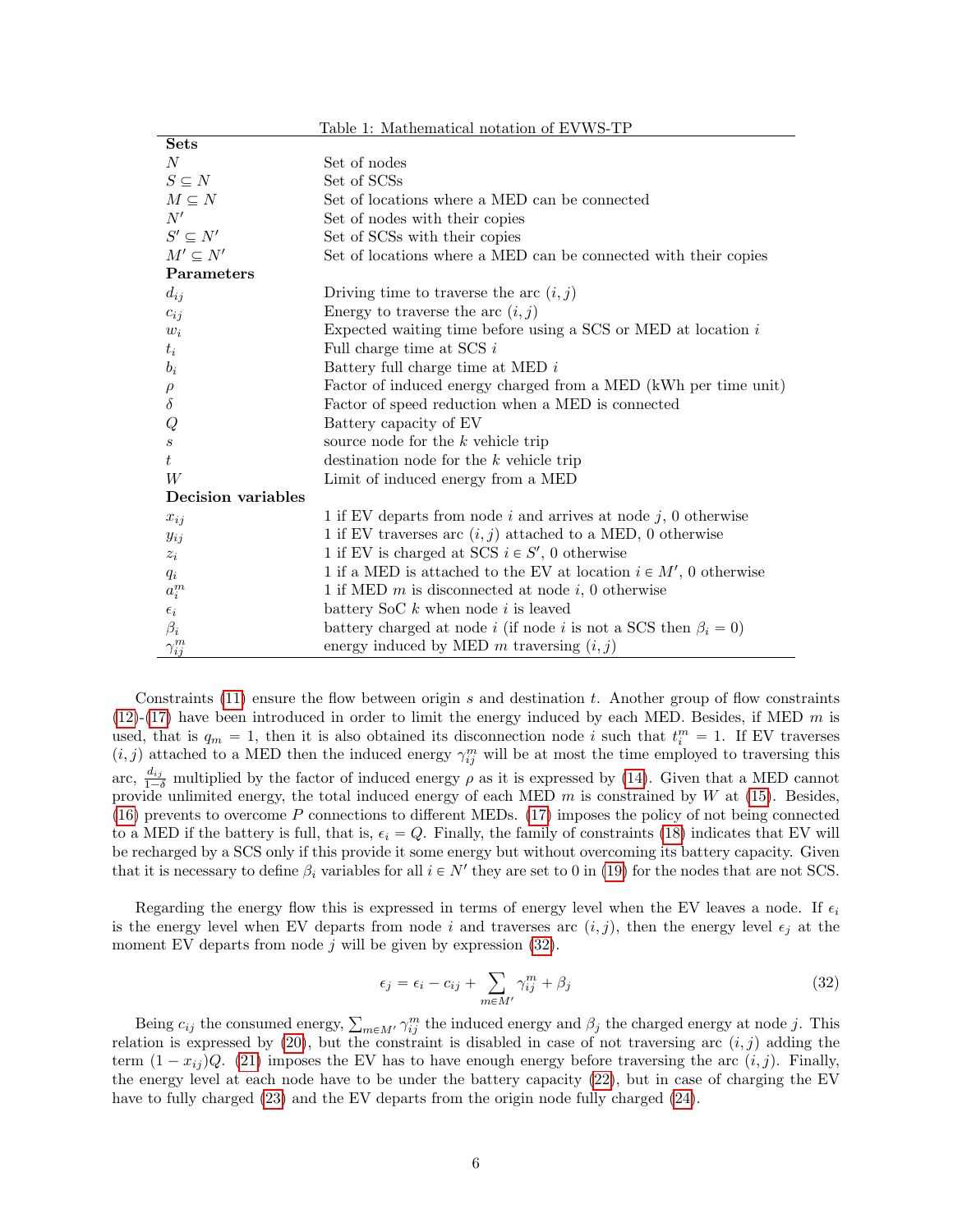Constraints [\(25\)](#page-4-0) and [\(26\)](#page-4-0) are not compulsories but they help to find the optimal solution. On the one hand, a SCS i is not used if the EV does not arrive to it. On the other hand, a SCS i is not used if the EV does not depart from it.

#### Proposition 4 EVWS-TP is NP-hard.

**Proof.** Given that instances where  $S = \emptyset$  and  $M = \emptyset$  are equivalent to constrained shortest path problems, EVWS-TP generalizes the constrained shortest path problem which is NP-hard.  $\blacksquare$ 

### 3 Optimal strategies and dominated solutions

As the solution method to the EVWS-TP an exact algorithm based on Dynamic Programming (DP) is proposed. This algorithm like most of the DP methods used for routing are based on node labelling. But like branch and cut methods, it also includes pruning the pool of solutions to be explored according to dominance criteria and bounds obtained from the solutions already found; so, it is possible to obtain the optimal solution before labelling all the nodes. Pruning by dominance relationships have been also developed in works like in [Lozano and Medaglia](#page-10-11) [\(2013\)](#page-10-11) for efficiently solving the constrained shortest path but, although there are works like in [Artmeier et al.](#page-10-9) [\(2010\)](#page-10-9) that transforms energy-optimal routing without recharging problems as special cases of the constrained shortest path introducing even DP algorithms to solve it, the /M/ cannot be transformed in a constrained shortest path due to the possibility of effectuating recharges, in any case, it may be transformed in a constrained shortest path with dynamic and negative costs. There are also works, employ dominance criteria to eliminate stations in a preprocessing part like [Keskin et al.](#page-10-8) [\(2019\)](#page-10-8). But, as novelty, pruning dominance relationships for electric vehicle routes is applied in this work.

The dominance here exposed is based on walks. Suppose two solutions both traversing a node  $w$ . In the first solution w is reached by a faster walk and besides the EV also has more available resources: energy and disposable MEDs, obviously the second solution can be improved going from origin to w by the walk of the first one. Note that has not happen just for the fact of arriving faster to  $w$ , or even for arriving faster and with more energy, it is also necessary to arrive with less MEDs used or in case of arriving with the same number of MEDs but in case of are using one in both solutions when the EV arrives to  $w$ , then the MED of the first solution has to have less transferred energy.

Formally, the relationship of dominance can be exposed as it follows. For a solution  $S$  that traverses node w, let  $\mathcal{C}_w^{\mathcal{S}} = \{(s, v_1), ..., (v_p, w)\}\$ be the partial walk from origin s to node w,  $v_w^{\mathcal{S}} = \{s, v_1, ..., v_p, w\}$  the set of nodes traversed by this partial walk and  $\epsilon_i^S$ ,  $q_i^S$  the variables about battery levels and MED attachments. Be  $t_w^{\mathcal{S}}$  the time of walking  $\mathcal{C}_w^{\mathcal{S}}$  including waiting and charging times and  $a_w^{\mathcal{S}} = m \in M' : (\exists j \in N' : y_{wj}^m = 1),$ that is the MED connected to the EV when it departs from  $w$ . Note the total induced energy by a MED  $m \in M'$  can be computed by  $g_m^{\mathcal{C}^{\mathcal{S}}_m}$ ř  $(i,j) \in \mathcal{C}_{w}^S$   $\gamma_{ij}^m$  if m traverses w;  $g_m^{\mathcal{C}_{w}^S} = 0$  otherwise. Then, given two solutions S and S' both traversing w, it is said that walk  $\mathcal{C}_{w}^{\mathcal{S}}$  dominates walk  $\mathcal{C}_{w}^{\mathcal{S}'}$ , or  $\mathcal{C}_{w}^{\mathcal{S}} \geq \mathcal{C}_{w}^{\mathcal{S}'}$ , if it accomplish  $t_w^{\mathcal{S}_w} \leq t_w^{\mathcal{S'}_w}, \ \epsilon_w^{\mathcal{S}} - \beta_w^{\mathcal{S}} \geq \epsilon_w^{\mathcal{S'}} - \beta_w^{\mathcal{S'}}$  and one of the following conditions:

$$
\begin{aligned} \bullet \quad & \sum_{i \in \nu_w^S \backslash w} q_i^{\mathcal{S}} \leqslant \sum_{i \in \nu_w^{S'} \backslash w} q_i^{\mathcal{S}'} \\ \bullet \quad & \sum_{i \in \nu_w^S \backslash w} q_i^{\mathcal{S}} = \sum_{i \in \nu_w^{S'} \backslash w} q_i^{\mathcal{S}'}, \: \text{and} \: g_{a_w^S}^{\mathcal{C}_w^S} \leqslant g_{a_w^{S'}}^{\mathcal{C}_w^{S'}} \end{aligned}
$$

Table [2](#page-7-0) summarizes the sets and state variables used in the developed algorithm. This DP build two sets of solutions. On the one hand, the set of partial solutions, each one of them not completely explored. On the other hand, the set of dominant solutions which purpose is to cast partial solutions away without ending its exploration given that are dominated. Basically it is an algorithm for traversing the graph,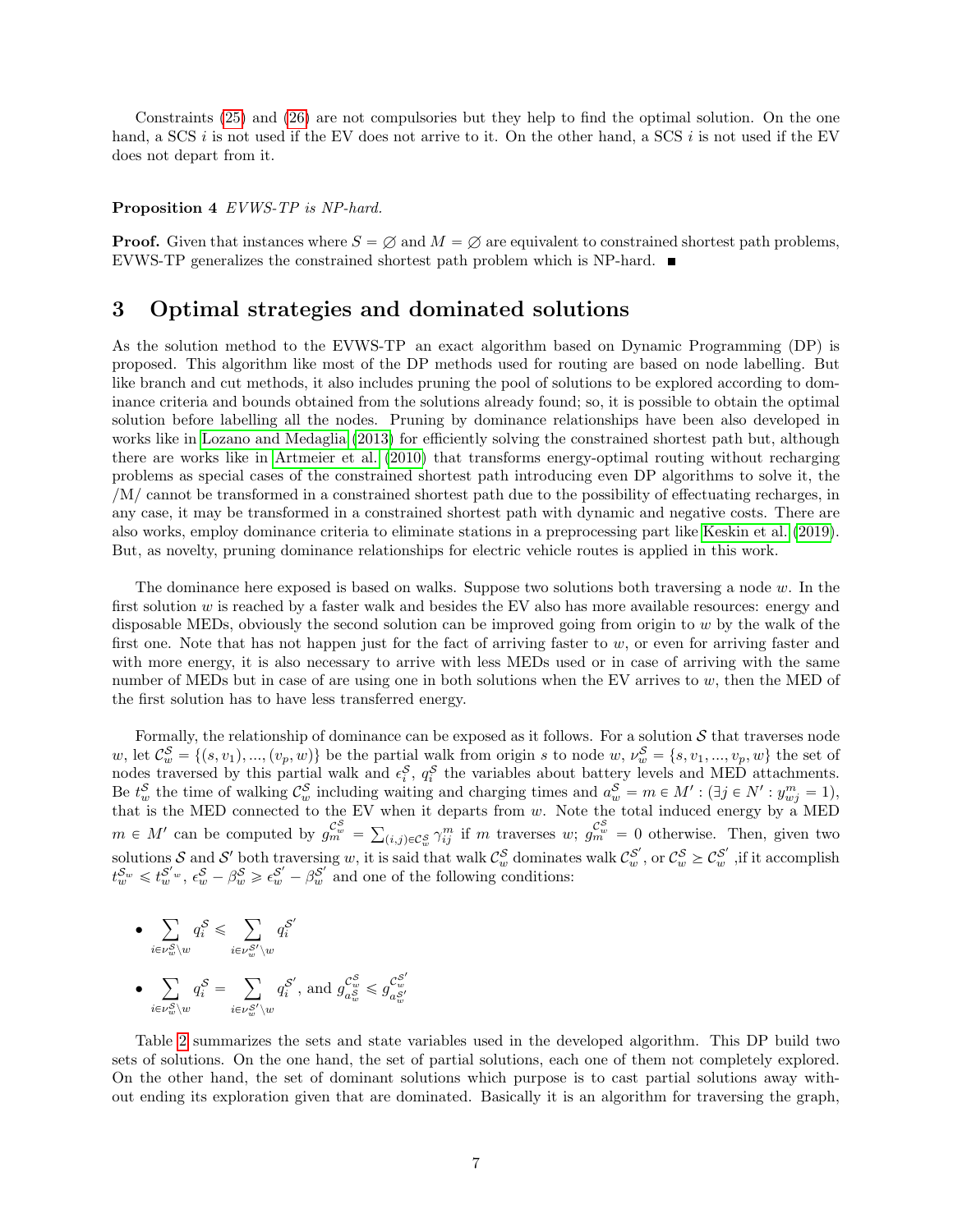like Depth First Search (DFS) or Breadth First Search (BFS), although the selection of the node to be explored is different from both. Through which they are compiled nodes to be explored and dominant solutions.

<span id="page-7-0"></span>

| Table 2: Sets and state variables |                                                                                  |  |  |  |  |  |
|-----------------------------------|----------------------------------------------------------------------------------|--|--|--|--|--|
| <b>Sets</b>                       |                                                                                  |  |  |  |  |  |
| А                                 | Set of partial solutions pending to be explored                                  |  |  |  |  |  |
| B                                 | Set of dominating partial solutions                                              |  |  |  |  |  |
| State variables                   |                                                                                  |  |  |  |  |  |
| $\nu$ node to                     |                                                                                  |  |  |  |  |  |
| Associated state variables        |                                                                                  |  |  |  |  |  |
|                                   | time spent to arrive to the current node                                         |  |  |  |  |  |
| $\mu$                             | Number of used MEDs                                                              |  |  |  |  |  |
|                                   | Level of energy at the moment of arriving to the node                            |  |  |  |  |  |
| $\omega$                          | 1, if a MED is attached to the EV when arrives to the current node; 0, otherwise |  |  |  |  |  |
| $\eta$                            | Transferred energy by the current attached MED                                   |  |  |  |  |  |

The point of the algorithm is to simulate several feasible walks in order to arrive from  $s$  to  $t$ . Given that at each step one partial solution or walk belonging to  $A$  is explored by incorporating to  $A$  all the decisions that can be made from its current situation. So, each item belonging to  $A$  is made up by the last node reached  $\nu$ , the spent time to reach  $\nu$ , the energy level of the EV  $\epsilon$ ,  $\omega$  or if a MED is attached to the EV when it arrives to  $\nu$  and also  $\eta$ , the energy transferred to the EV by its current attached MED. Then each item  $a \in \mathcal{A}$  is defined by  $(\nu, \tau, \mu, \epsilon, \omega, \eta)$ .

Dynamic programming (DP) is a methodology commonly applied to problems that can be divisible into stages in each of which decisions are made, with the aim of minimizing a cost function. A deterministic state usually is expressed as  $x_{k+1} = f(x_k, u_k)$  where  $u_0, ..., u_{N-1}$  are the control inputs. Each control input is composed of state variables whose values, often discrete and finite, reflect the decisions made. They can also introduced associated state variables which are not referred to decisions but values that take other variables in function of the decision made. Regarding the cost function, also named policy in the DP jargon, this in function of the decision made. Regarding the cost function, also named policy in the DP jargon, this commonly is of the form:  $J = g_N(x_N) + \sum_{k=0}^{n-1} g_k(x_k, u_k)$ . DP is based on the Bellman Optimity Principle. Accordingly, the optimal policy can be obtained by a backward approach that solves the last stage first, after the subproblem involving the last two stages, and so on until the whole problem is finally solved.

In our case, one or more of the following decisions can be made at each node

- Get to a neighbour.
- Attach a MED.
- Fully recharge the battery.

The feasibility of each decision depends on the type of the node and the estate variables of the EV. The algorithm proposed also precise two type of sets. The set  $U$  formed by a partial solution pending of to be explored and de set  $D$  formed by arrays of partial solutions that are dominants in the sense of...

The main loop consists in selecting one partial walk belonging to  $A$  and to obtain all the decisions that can be make from the situation of the EV in the last node  $\nu$  reached. The feasible decisions obtained will be incorporated to A as new items to be explored. So, all the neighbours of  $\nu$  where it is possible to arrive with the current levels of energy are added to  $A$  by updating the state variable values. In case of arriving to  $\nu$  with a MED attached, then it will be added all the neighbours reachable without and with the MED conveniently updated the state variables. If there is a SCS at  $\nu$  to charge the EV should also be considered. Regarding the criteria to select the item to be explored these are neither LIFO or FIFO criteria...

Initially [\(4\)](#page-8-0), it is set  $\mathcal{A} = \{a_0 = (s, 0, 0, Q, 0, 0)\}\,$ , that is, the EV is at location s full of energy and without a MED attached. Then, the main loop  $(5)-(28)$  $(5)-(28)$  $(5)-(28)$  consists on exploring all the walks or partial solutions belonging to A. So, at the beginning  $a_0$  is explored, incorporating into A all the feasible walks obtained by contemplating all the possible decisions. All the neighbours of s that can be reached with the current level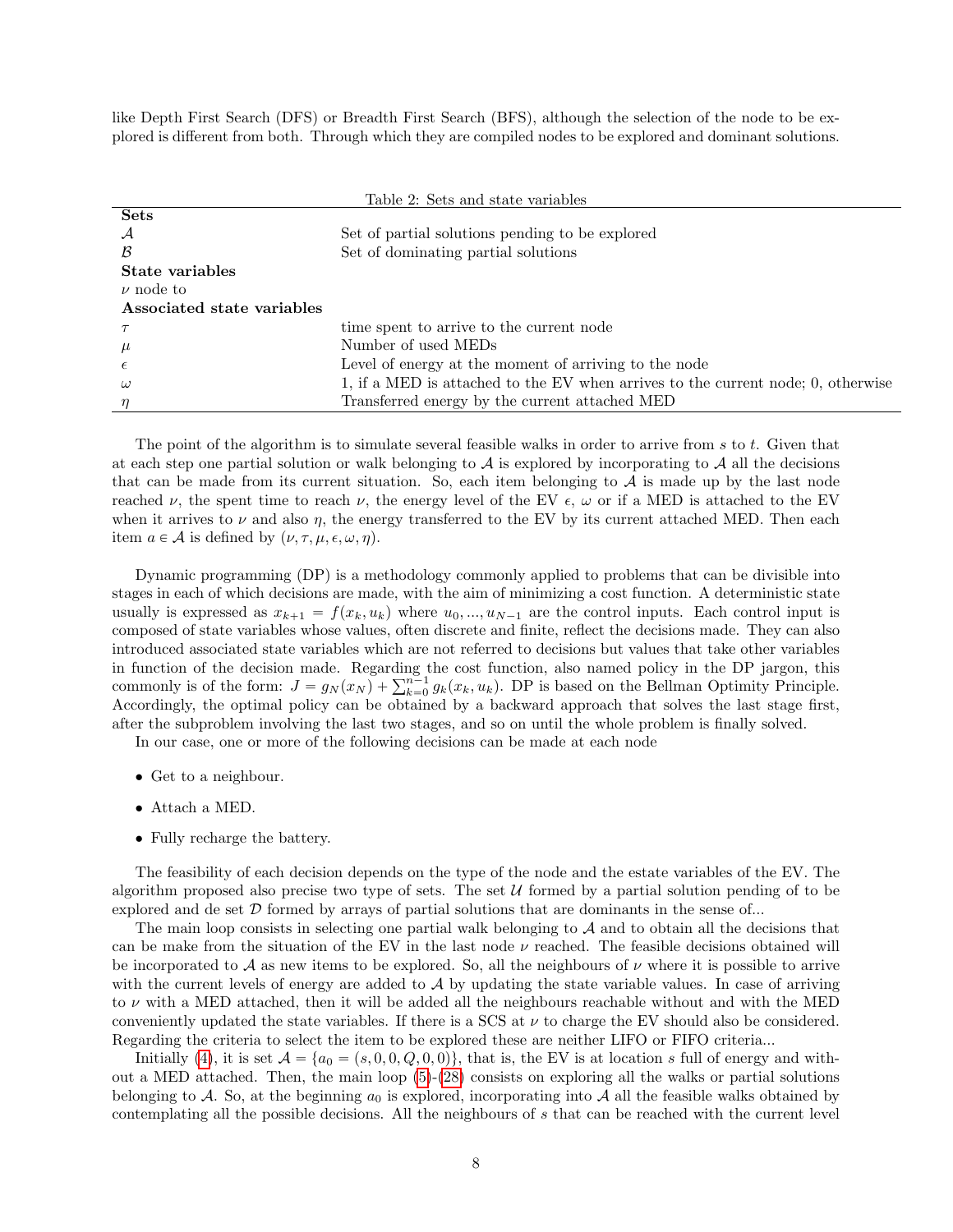of energy are incorporated to  $A$  with their state variable values of time, energy, etc. updated according to this decision. It will continue selecting another partial walk  $a_i$  to be explored. And all the combinations of possible decisions that can be made from the situation of the last node that was reached in this walk will be annotated in order to be explores, for example, all the neighbours that can be reached charging and without energy if this node were a SCS, and so on. Decir at each node it can be made up to three types of decisions... Once a partial walk is explored advancing it then it is erased from A.

### Algorithm 1: ECVW exploration

<span id="page-8-1"></span><span id="page-8-0"></span>1 foreach  $v \in V$  do 2  $d(v) = (+\infty, +\infty, +\infty)$ 3  $P_0 = \{O\}$ 4  $A = \{a_0 = (\nu = s, \tau = 0, \mu = 0, \epsilon = Q, \omega = 0, \eta = 0, \mathcal{P}_0\}$ 5 while  $A \neq \emptyset$  do 6  $u' = u \in \mathcal{A}$ : dijkstra $(u', D) = min(dijkstra(u, D), \forall u \in U)$  $\tau$  | foreach  $v \in N(u')$  do  $\mathbf{8}$  |  $\mathcal{P} = \mathcal{P}_{u'} \cup v$ 9  $\pi = \tau + d_{\nu,v}$ 10  $v = v$ 11  $\vert \vert \epsilon = \epsilon$ 12 if  $v \in S$  then  $\begin{array}{c|c} \n 13 & \text{if } v \in M' \text{ then} \n \end{array}$ 14  $d = d_{u'} + d_{u'v}$ 15  $\epsilon = \epsilon_{u'} - c_{u'v}^1$ 16  $\gamma = \gamma_{u'} - c_{u'v}^2$ 17  $u_0 = (v, d, \epsilon, \gamma, 0, \mathcal{P})$ 18 **if**  $u_0$  is feasible then 19 | | if  $v = D$  then  $20$  if  $d < B$  then 21  $\vert$   $\vert$   $\vert$   $\vert$   $\vert$   $\vert$   $B=d$ 22 | | | |  $\mathcal{P}^* = \mathcal{P}$ 23 else if  $d < B$  and  $\mathcal{U} \geq u_0$  and  $\mathcal{E} \geq u_0$  then 24  $\vert \vert \vert \vert \mathcal{A} = \mathcal{A} \setminus \{u \in \mathcal{A} : u_0 > u\}$ 25  $\vert \vert \vert \vert \mathcal{A} = \mathcal{A} \cup u_0$ 26  $u_1 = (v, d, \epsilon, \gamma, 0, \mathcal{P})$ 27 if  $\mathcal{U} \geq u_1$  and  $\mathcal{E} \geq u_1$  then 28  $\vert \vert \vert \vert \mathcal{A} = \mathcal{A} \cup u_1$  $\begin{array}{|c|c|c|}\hline \textbf{29} & \textbf{\textit{B}}=\textbf{\textit{B}}\cup\textit{u}'\hline \end{array}$  $\begin{aligned} \mathbf{30} \quad | \quad \mathcal{B} = \mathcal{B} \backslash \{u \in \mathcal{B} : u' > u\} \end{aligned}$  $\mathbf{31} \quad | \quad \mathcal{A} = \mathcal{A} \backslash u'$ 

## <span id="page-8-2"></span>4 Computational experience

We tested the proposed algorithm on 4 instances of 40000 nodes and 100000, 200000, 400000, 600000 and 800000 edges randomly generated. In 10% of the nodes was randomly setted a recharging station and in 90% of the nodes was located a MED access point. Finally, a limit of 3 MEDs was allowed to be used.

Table [3](#page-9-0) shows the results of this computational experience. Its columns represent:

•  $#Edges$  indicates the number of edges,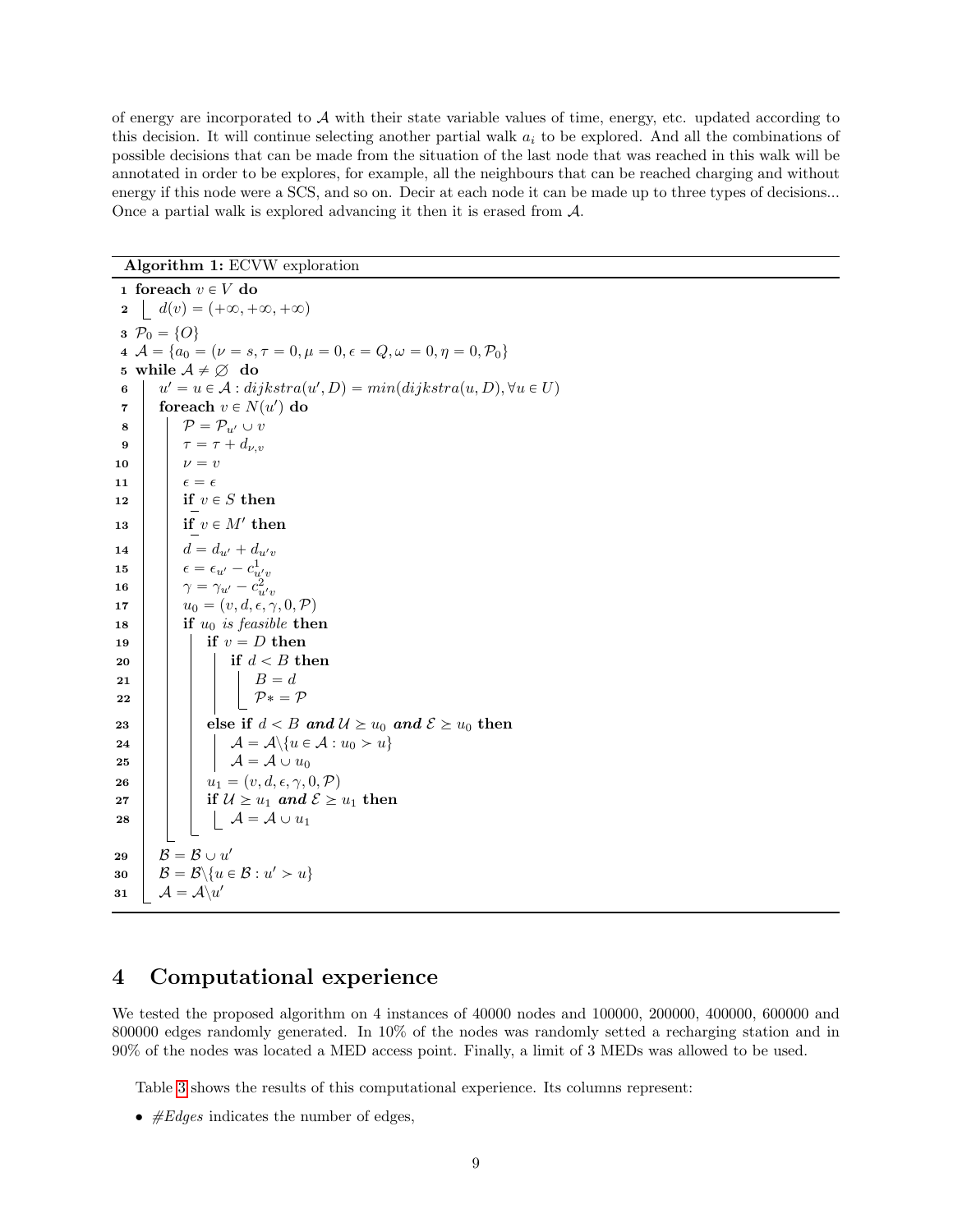- $\bullet$  t the computational time in seconds employed for solving each instance,
- *Energy* the recharged energy,
- W. Energy the energy obtained from MEDS,
- $\#$  Recharges the number of recharges carried out,
- $# MED$  the number of MED's employed.

| $\#\text{Edges}$ |    | $\rm Kms$ | Energy | W. Energy | $#$ Recharges | # MED |
|------------------|----|-----------|--------|-----------|---------------|-------|
| 100000           | 15 | 1345      |        |           |               |       |
| 200000           | 28 | 1257      | 767    | 282       |               |       |
| 400000           | 56 | 644       | 182    | 182       |               |       |
| 600000           | 80 | 337       |        |           |               |       |
| 800000           |    | 266       |        |           |               |       |

<span id="page-9-0"></span>Table 3: Computational results

Figure [3](#page-9-1) represent the time used for solving each instance. As it can be noted, the times are relatively reduced so the proposed algorithm can be used for solving large instances in an exact way. No instances were solved from the model in less than 3600 s.



<span id="page-9-1"></span>Figure 3: Time for instance

# 5 Conclusions

In this work a model for planning trips of an electric vehicle supported by wireless recharge has been developed. An exact algorithm based on dynamic programming has also been developed. This algorithm takes into account the properties and specific situations about the problem, that have been analysed too. The times for solving the instances generated by the exact algorithm proposed are relatively reduced whilst no instances were solved from the model in less than 3600 s.